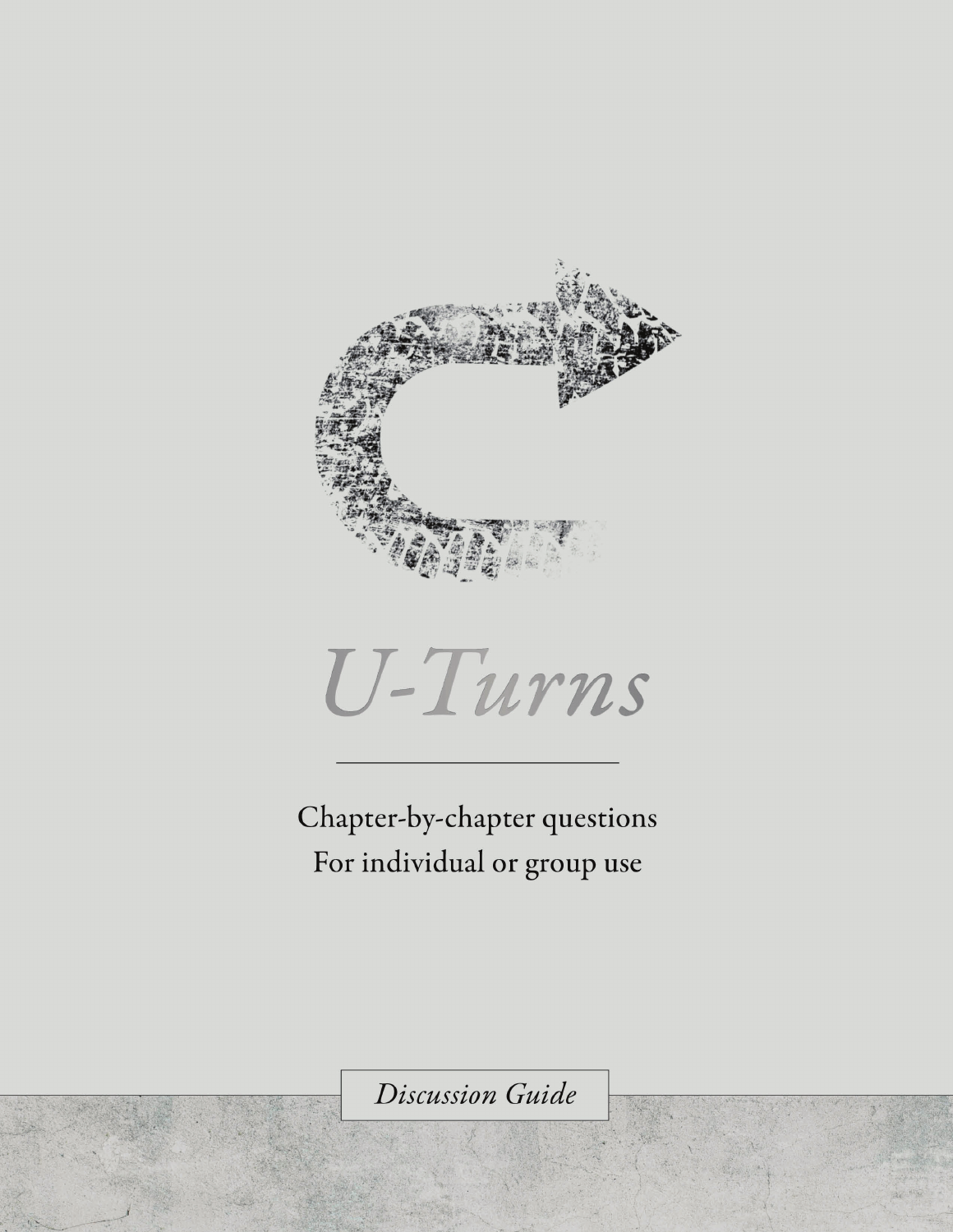### *Chapter 1*

- 1. In your own words, describe the relationship between God's sovereignty and humanity's free will?
- 2. Dr. Evans writes: "The freedom to choose is not the freedom to determine the outcomes of those choices. … when we find ourselves searching for a U-turn or hoping for a reversal or calling on God to deliver us, we forget that it was our own choices that got us lost to begin with."

How have you seen this play out in your life? What did you learn about God as you experienced the consequences of your choices? What did you learn about yourself ?

3. What rebellious choices are causing you to forfeit the abundant life Jesus said He came to give you?



- 1. How do you respond to the concept of repentance? When you think of negative circumstances that you're experiencing, how are they connected to your repentance?
- 2. How do you respond to the concept of sin? When you think of violating God's rule in your life, do you regard it as a "mistake" or "sin"? What is the difference between the two? Why is this an important distinction?
- 3. How are Judas' and Peter's experiences with sin and consequences similar? How are they different? Who experienced a U-turn and why?

*Chapter 3* 

- 1. What idols in your life compete with God and draw you away from God?
- 2. Discuss how you've gone down the wrong path of idolatry. When have you been able to do a U-turn and get off the path?
- 3. How do you relate to Manasseh's story? When has God humbled you to turn your heart to Him?

# *Chapter 4*

- 1. Why is addiction so prevalent in our society? Why is it important to address both the physical and spiritual natures of addiction in order to break the addictive behavior?
- 2. How does conforming to God's truth help you overcome addictive strongholds? What lies have you believed that have kept you enslaved to addiction?
- 3. What are some specific ways you can abide and align in Jesus and the truth of His Word?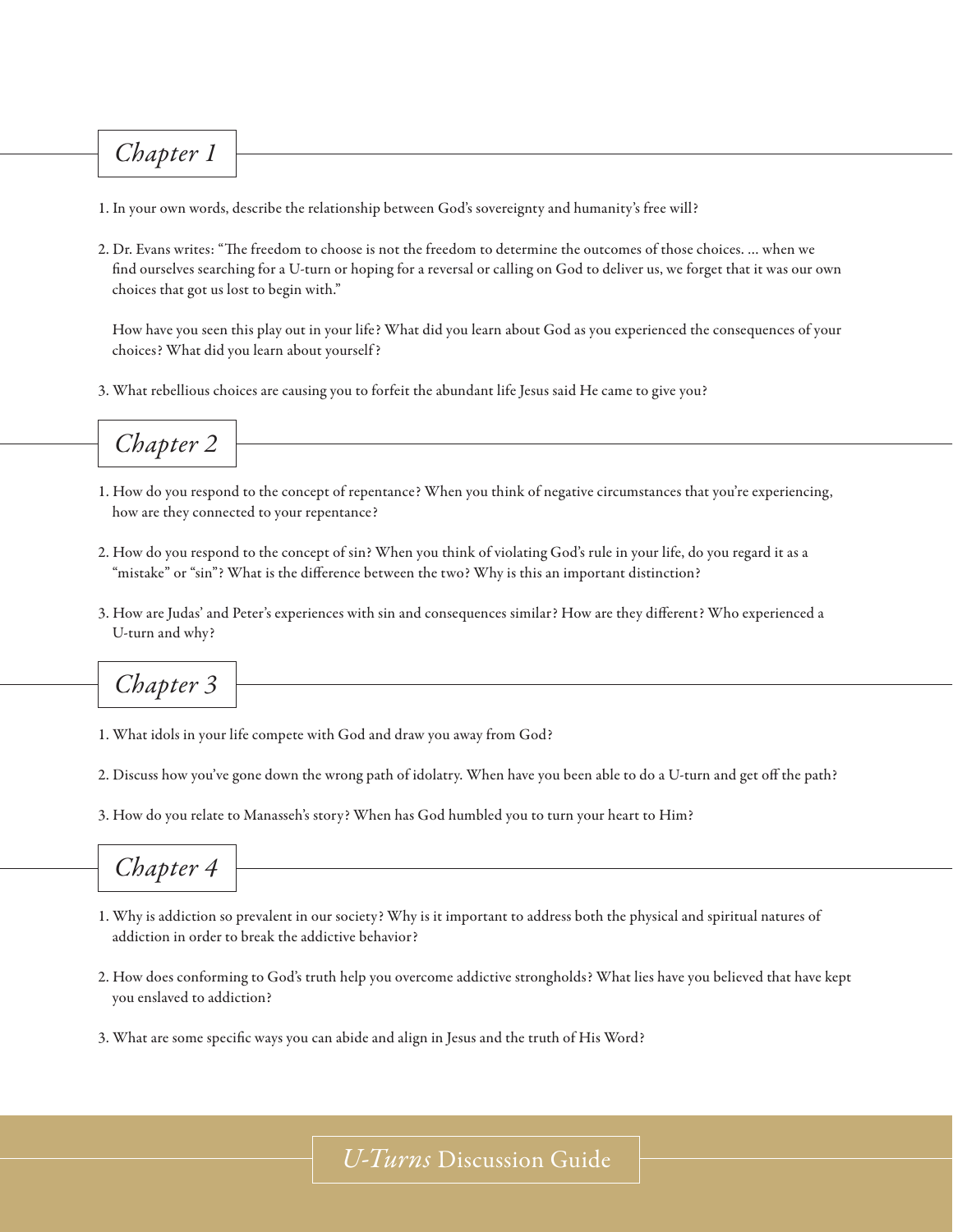#### *Chapter 5*

- 1. How would you describe the difference between concern and anxiety?
- 2. Why does Jesus command us not to worry?
- 3. What triggers worry for you? What "masters" are you serving, and how does being divided between two masters produce worry in you?

## *Chapter 6*

- 1. What emotional strongholds are affecting you? How have you tried to deal with them?
- 2. What role does your thinking have in mastering your emotions and overcoming emotional strongholds? How does Satan work in your thought life and what effect does that have?
- 3. Discuss how codependency operates in your life using the reflection questions that Dr. Evans offers on page 96. What steps will you take to break free from codependency (Dr. Evans gives some ideas on pages 96-97)?



- 1. What is your first reaction to the idea of negative consequences being caused by demonic oppression? How do you respond to this statement: "I would contend that many of the issues we face are often mislabeled and misdiagnosed. The spiritual operates in the unseen, and since we cannot see it, we frequently fail to diagnose the real root of behavioral problems"?
- 2. Where have you left a small opening for Satan to get a foothold in your life? How can you prevent this from becoming a stronghold?
- 3. What do you need to do in order to remove the oppressive forces at work in your life?



- 1. Think about your family's generations before you. What generational predispositions, modeling, and consequences do you identify? What's the spiritual DNA that you've "inherited"?
- 2. How does God relate to us even if we are struggling with negative influences that have come to us through past generations and our spiritual DNA?
- 3. Describe how your life would look when you choose to walk in the Spirit. How does walking in the Spirit differ from living out negative generational consequences?